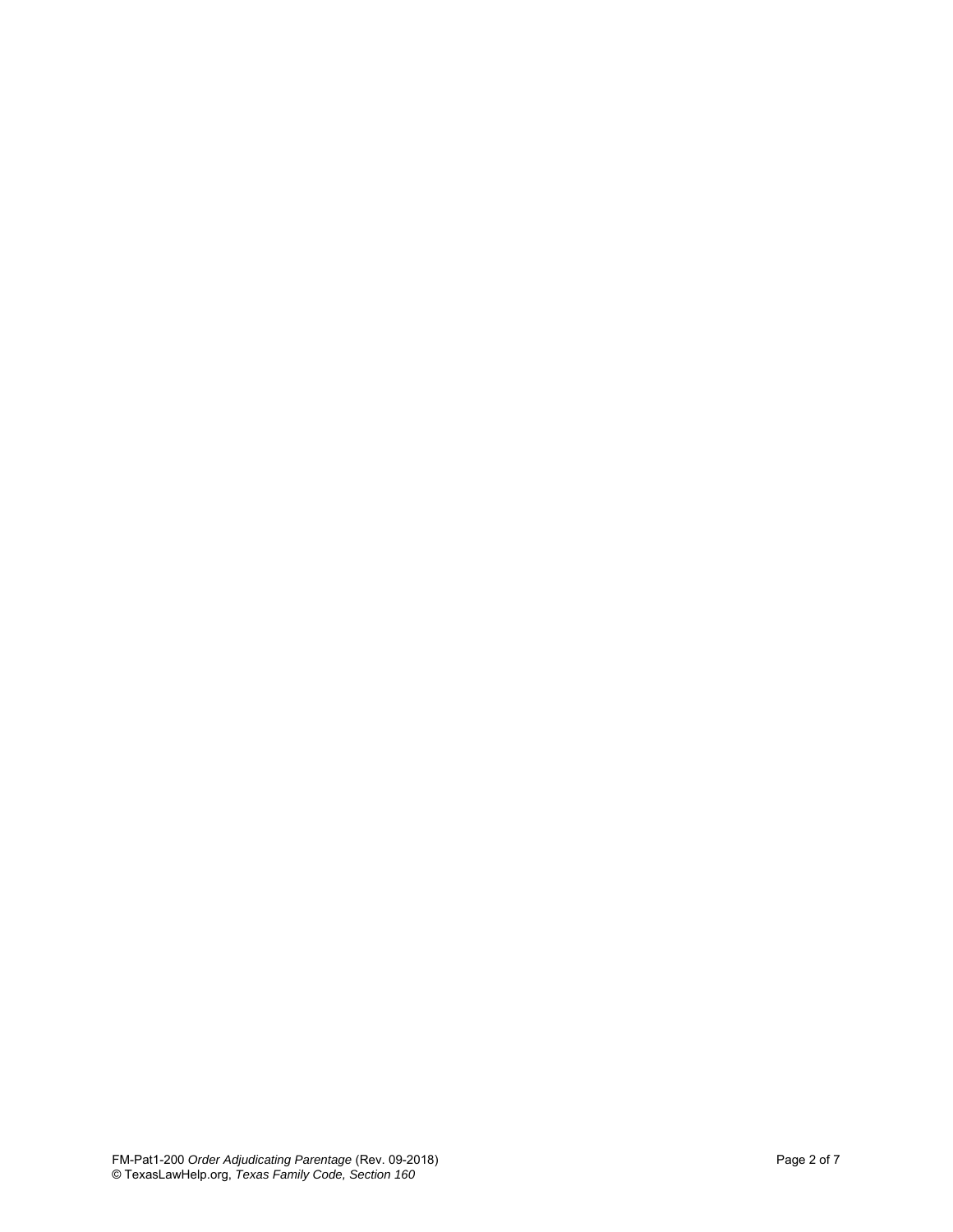| <b>Respondent B</b><br>Check this box if there is no Respondent B, and skip to section 2.<br>$\perp$                                                                                                                                                                                                                                                                                                                                                                                                                                                                                                          |
|---------------------------------------------------------------------------------------------------------------------------------------------------------------------------------------------------------------------------------------------------------------------------------------------------------------------------------------------------------------------------------------------------------------------------------------------------------------------------------------------------------------------------------------------------------------------------------------------------------------|
|                                                                                                                                                                                                                                                                                                                                                                                                                                                                                                                                                                                                               |
| Respondent B is the child/ren's: (Check one.)                                                                                                                                                                                                                                                                                                                                                                                                                                                                                                                                                                 |
| $\Box$ mother $\Box$ alleged father $\Box$ presumed father $\Box$ other:                                                                                                                                                                                                                                                                                                                                                                                                                                                                                                                                      |
| Respondent B: (Check one.)<br>was present, representing him/herself, and announced ready for trial.<br>was present, representing him/herself, and agreed to the terms of this Order.<br>was not present, but filed an Answer or Waiver of Service and has signed on page 7 agreeing to the<br>terms of this Order.<br>was not present, but filed a Global Waiver that waived his or her right to notice of this hearing and did not<br>otherwise appear.<br>was not present, but was served and has defaulted. The Petitioner filed a Certificate of Last Known<br>Address and a Military Status Declaration. |
| <b>Respondent C</b> $\Box$ Check this box if there is no Respondent C, and skip to section 2.                                                                                                                                                                                                                                                                                                                                                                                                                                                                                                                 |
| Respondent C is the child/ren's: (Check one.)                                                                                                                                                                                                                                                                                                                                                                                                                                                                                                                                                                 |
|                                                                                                                                                                                                                                                                                                                                                                                                                                                                                                                                                                                                               |
| Respondent C: (Check one.)<br>was present, representing him/herself, and announced ready for trial.<br>was present, representing him/herself, and agreed to the terms of this Order.<br>was not present, but filed an Answer or Waiver of Service and has signed on page 7 agreeing to the<br>terms of this Order.<br>was not present, but filed a Global Waiver that waived his or her right to notice of this hearing and did not<br>otherwise appear.<br>was not present, but was served and has defaulted. The Petitioner filed a Certificate of Last Known<br>Address and a Military Status Declaration. |
| <b>Respondent D</b><br>Check this box if there is no Respondent D, and skip to section 2.                                                                                                                                                                                                                                                                                                                                                                                                                                                                                                                     |
| Respondent D's full name is: We have the control of the control of the control of the control of the control of the control of the control of the control of the control of the control of the control of the control of the c                                                                                                                                                                                                                                                                                                                                                                                |
| Respondent D is the child/ren's: (Check one.)                                                                                                                                                                                                                                                                                                                                                                                                                                                                                                                                                                 |
| mother $\Box$ alleged father $\Box$ presumed father $\Box$ other:                                                                                                                                                                                                                                                                                                                                                                                                                                                                                                                                             |
| Respondent D: (Check one.)<br>was present, representing him/herself, and announced ready for trial.<br>was present, representing him/herself, and agreed to the terms of this Order.<br>was not present, but filed an Answer or Waiver of Service and has signed on page 7 agreeing to the<br>terms of this Order.<br>was not present, but filed a Global Waiver that waived his or her right to notice of this hearing and did not<br>otherwise appear.                                                                                                                                                      |
| was not present, but was served and has defaulted. The Petitioner filed a Certificate of Last Known<br>Address and a Military Status Declaration.                                                                                                                                                                                                                                                                                                                                                                                                                                                             |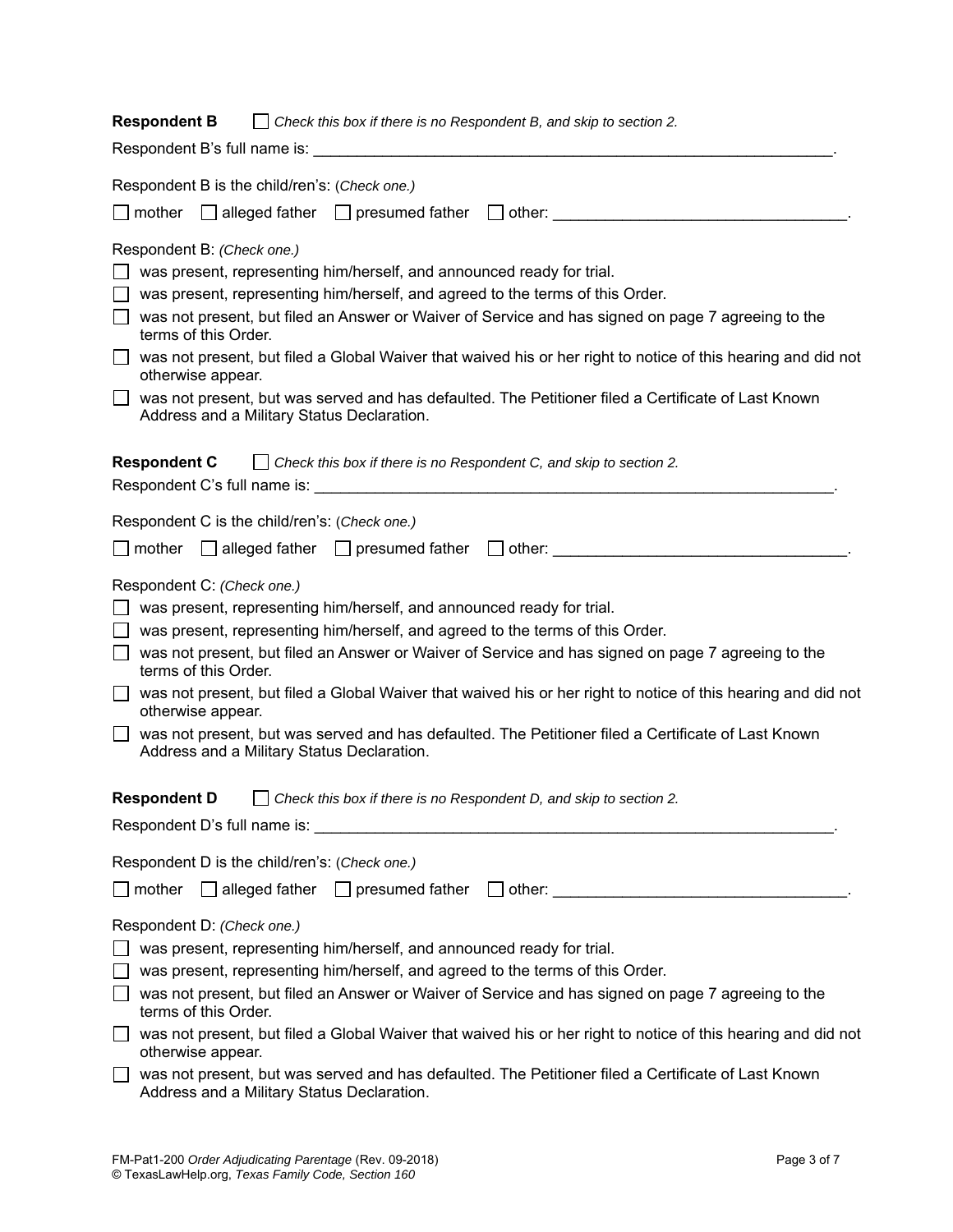## **2. Jurisdiction**

The Court, after examining the record and hearing the evidence and argument of counsel, finds that it has jurisdiction of this case and of all the parties and that no other court has continuing, exclusive jurisdiction of this case. All persons entitled to citation were properly cited.

## **3. Record**

A Court reporter:

*(Check one.)* 

 $\Box$  did not record today's hearing because the parties and judge agreed not to make a record.

 $\Box$  recorded today's hearing.

## **4. Children**

The court finds that the following children are the subject of this case:

|              | Child's name | Date of Birth |
|--------------|--------------|---------------|
|              |              |               |
| ◠            |              |               |
| ≏<br>$\cdot$ |              |               |
| 4            |              |               |
| 5            |              |               |

## **5. Parentage Findings**

The Court finds that:

PRINT *the full name of the man determined to be the father of the children.* 

 $\Box$  has admitted, by pleading or in open court, that he is the biological father of the children and there is no reason to question the admission.

 $\Box$  has admitted, by pleading or in open court, that he is the biological father of the children and admissible biological testing results show he is the father of the children.

- $\Box$  has denied that he is the biological father of the children, but admissible biological testing results show he is the father of the children.
- $\Box$  has denied that he is the biological father of the children, but refused to submit to biological testing.
- has admitted, by pleading or in open court, that he is the biological father of the children. The mother has denied that the alleged father is the biological father of the children, but the mother refused to submit to biological testing.

 $\Box$  is the presumed, acknowledged or adjudicated father of the children and admissible biological testing results show he is the father of the children.

 $\Box$  was duly and properly cited but did not appear and has defaulted, that the return of citation has been on file for at least ten days, and that evidence before the Court shows him to be the father of the children.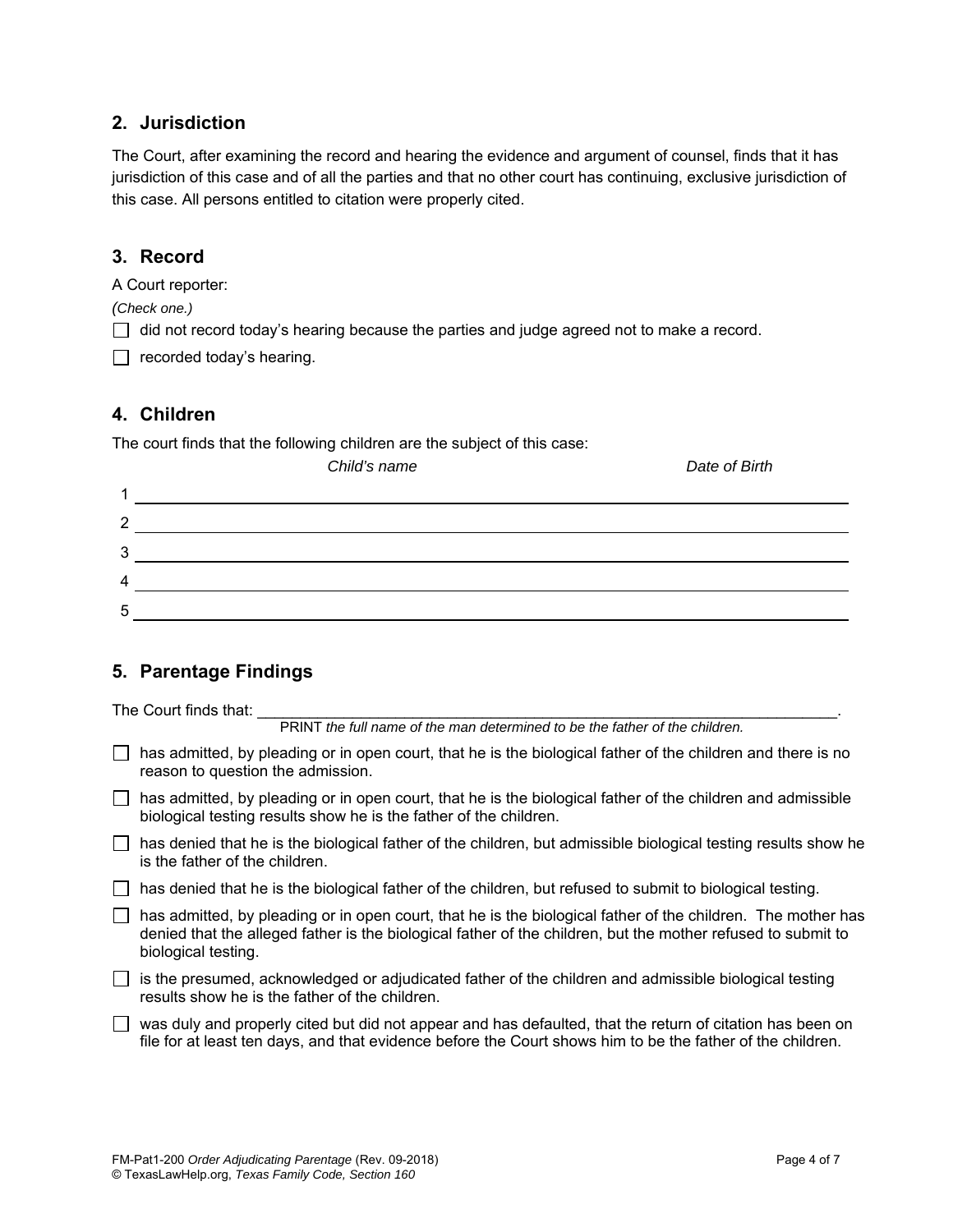## **6. Adjudication of Parentage**

| <b>IT IS ORDERED that</b>                                                   | is, and he is                 |  |  |  |  |
|-----------------------------------------------------------------------------|-------------------------------|--|--|--|--|
| PRINT the full name of the man determined to be the father of the children. |                               |  |  |  |  |
| adjudicated to be, the father of the following children born to             |                               |  |  |  |  |
|                                                                             | PRINT the Mother's full name. |  |  |  |  |
| Child's name                                                                | Date of Birth                 |  |  |  |  |
|                                                                             |                               |  |  |  |  |
|                                                                             |                               |  |  |  |  |
|                                                                             |                               |  |  |  |  |
|                                                                             |                               |  |  |  |  |
| 5                                                                           |                               |  |  |  |  |
|                                                                             |                               |  |  |  |  |

The Texas Vital Statistics Unit is **ORDERED** to amend the birth record of the children by **adding**

as the father of the children listed above:

PRINT *the full name of the man determined to be the father of the children.* 

#### **7. Adjudication of Nonparentage** *(Complete this section only if applicable.)*

The Court finds that admissible results of biological testing **exclude**:

| PRINT the full name of the man determined <b>not</b> to be the father of the children. |
|----------------------------------------------------------------------------------------|
|----------------------------------------------------------------------------------------|

as the biological father of the children or identify another man as the biological father of the children.

\_\_\_\_\_\_\_\_\_\_\_\_\_\_\_\_\_\_\_\_\_\_\_\_\_\_\_\_\_\_\_\_\_\_\_\_\_\_\_\_\_\_\_\_\_\_\_\_\_\_\_\_\_\_\_\_\_\_\_\_\_\_\_\_\_\_\_\_\_\_\_\_\_\_\_\_\_\_\_\_\_\_\_

#### **IT IS ORDERED that**

PRINT *the full name of the man determined not to be the father of the children.* 

is not, and he is adjudicated not to be, the father of the following children born to:

|   | PRINT the Mother's full name. |               |  |  |  |  |
|---|-------------------------------|---------------|--|--|--|--|
|   | Child's name                  | Date of Birth |  |  |  |  |
|   |                               |               |  |  |  |  |
| າ |                               |               |  |  |  |  |
| 3 |                               |               |  |  |  |  |
| 4 |                               |               |  |  |  |  |
| 5 |                               |               |  |  |  |  |
|   |                               |               |  |  |  |  |

\_\_\_\_\_\_\_\_\_\_\_\_\_\_\_\_\_\_\_\_\_\_\_\_\_\_\_\_\_\_\_\_\_\_\_\_\_\_\_\_\_\_\_\_\_\_\_\_\_\_\_\_\_\_\_\_\_\_\_\_\_\_\_\_\_\_\_\_\_\_\_\_\_\_\_\_\_\_\_\_\_\_\_\_

The Texas Vital Statistics Unit is **ORDERED** to amend the birth record of the children by **removing** 

as the father of the children listed above.

PRINT *the full name of the man determined not to be the father.*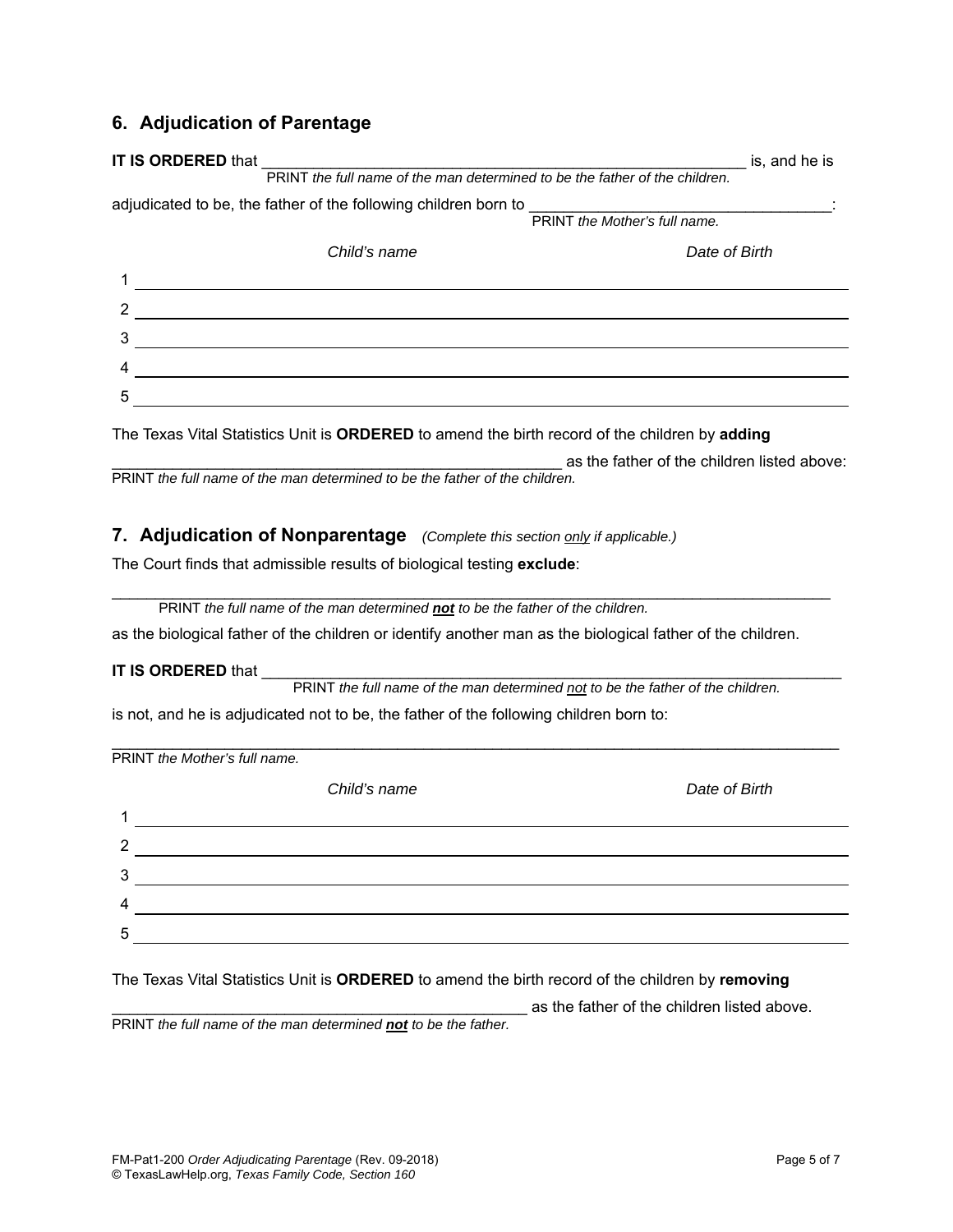#### **8. Name Change of Children** *(Complete this section only if applicable.)*

| $\Box$ The Court finds that there is good cause to change the names of the following children:                                                   |
|--------------------------------------------------------------------------------------------------------------------------------------------------|
| Child 1 - IT IS ORDERED that the child formerly known as:<br>PRINT the child's current name – first, middle, last.                               |
|                                                                                                                                                  |
| is now named: PRINT the child's new name - first, middle, last.                                                                                  |
|                                                                                                                                                  |
| Child 2 - IT IS ORDERED that the child formerly known as:<br>PRINT the child's current name – first, middle, last.                               |
|                                                                                                                                                  |
| is now named: PRINT the child's new name - first, middle, last.                                                                                  |
|                                                                                                                                                  |
| Child 3 - IT IS ORDERED that the child formerly known as:<br>PRINT the child's current name – first, middle, last.                               |
|                                                                                                                                                  |
| is now named: PRINT the child's new name – first, middle, last.                                                                                  |
|                                                                                                                                                  |
| <b>Child 4 - IT IS ORDERED</b> that the child formerly known as: $\frac{1}{\text{PRINT the child's current name} - \text{first, middle, last.}}$ |
|                                                                                                                                                  |
|                                                                                                                                                  |
|                                                                                                                                                  |
| Child 5 - IT IS ORDERED that the child formerly known as:<br>PRINT the child's current name – first, middle, last.                               |
|                                                                                                                                                  |
| is now named: FRINT the child's new name - first, middle, last.                                                                                  |
|                                                                                                                                                  |
|                                                                                                                                                  |

The Texas Vital Statistics Unit is **ORDERED** to amend the birth the birth record of the children by **changing the names** of the children as ORDERED above.

### **10. Orders about Conservatorship, Possession and Access and Support**

*(Check one.)* 

 The Court makes **no orders** about conservatorship (custody), possession and access, child support, or medical and dental support for the subject child/ren at this time. *(If you check this box, skip to section 11)*

 $\Box$  The Court makes the following orders about conservatorship (custody), possession and access, child support, medical support and dental support for the subject children:

 *(If you check this box, attach the Orders listed below.)* 

- **Conservatorship (custody)** is ORDERED in the attached "*Conservatorship Order"* which is fully incorporated into this Order for all purposes.
- **Possession and access (visitation)** is ORDERED in the attached:

*(Check one and attach the appropriate Possession Order.)* 

- "*Standard Possession Order"* which is fully incorporated into this Order for all purposes.
- "*Modified Possession Order"* which is fully incorporated into this Order for all purposes.
- "*Supervised Possession Order"* which is fully incorporated into this Order for all purposes.
- **Child support** is ORDERED in the attached "*Child Support Order"* which is fully incorporated into this Order for all purposes.
- **Medical and dental support** is ORDERED in the attached "*Medical and Dental Support Order"* which is fully incorporated into this Order for all purposes.